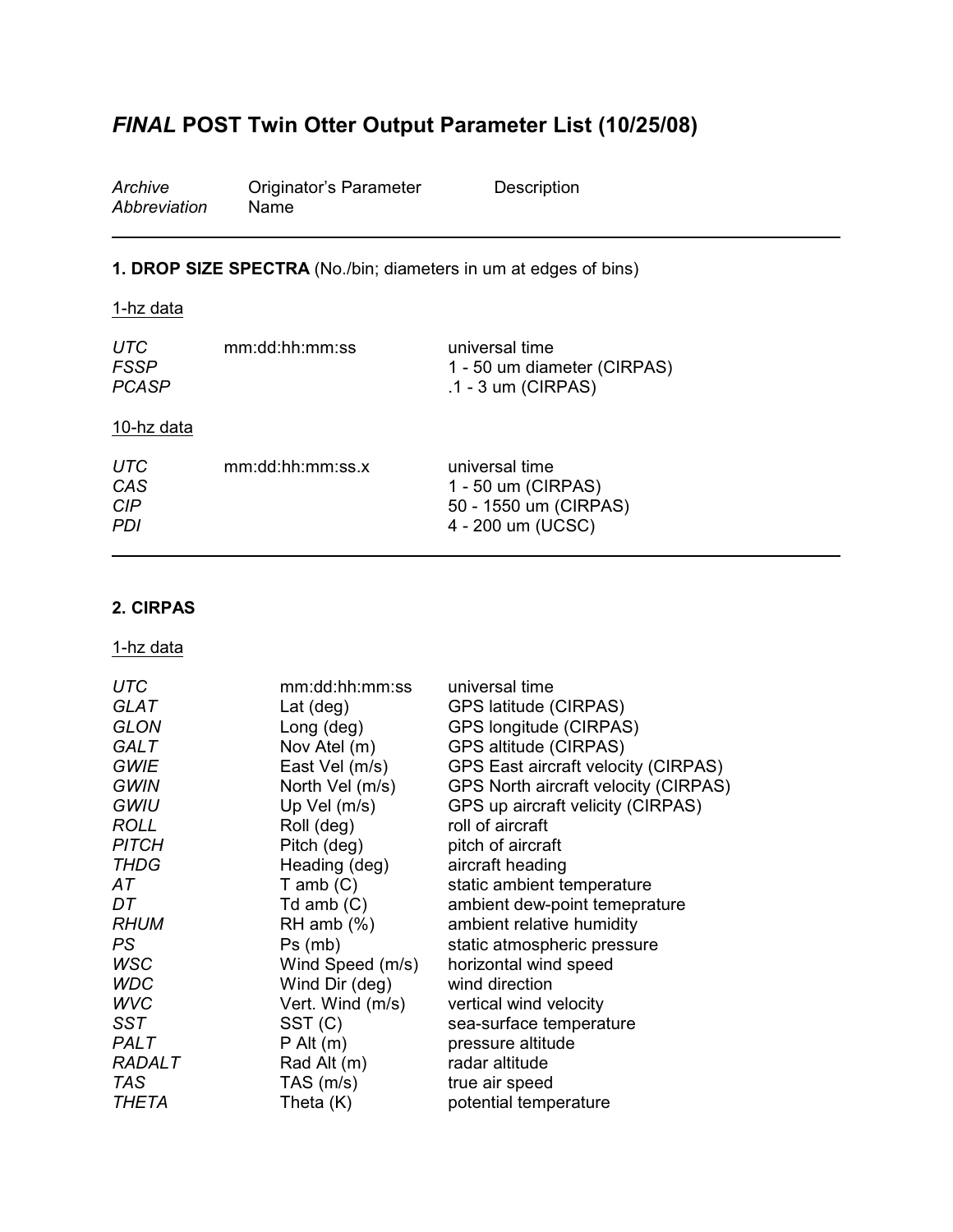| <b>THETAE</b>   | Thetae (K)                    | equivalent potential temperature                         |
|-----------------|-------------------------------|----------------------------------------------------------|
| MRLA1           | $MR-H2O(g/Kg)$                | mixing ratio (from dew point, CIRPAS)                    |
| <b>SPHUM</b>    | $SP$ Hum $(g/Kg)$             | specific humidity (from dew point)                       |
| <b>RHO</b>      | Rho-dry (Kg/m <sup>^3</sup> ) | ambient density of dry air                               |
| LWC1            | LWC-wire $(g/m^3)$            | liquid water content (CIRPAS)                            |
| CONC_CAS        | CASFWD (#/cc)                 | CAS concentration, 1 - 50 um diameter                    |
| CONC CIP        | $CIP$ (#/ $cc$ )              | CIP concentration, 50 - 1550 um diameter                 |
| VOL CAS         | CASFWD (Vol/cc)               | CAS volume                                               |
| VOL CIP         | CIP (Vol/cc)                  | CIP volume                                               |
| CONC PCASP      | PCASP (#/cc)                  | <b>PCASP</b> concentration                               |
| CONC FSSP       | FSSP (#/cc)                   | <b>FSSP</b> concentration                                |
| VOL PCASP       | PCASP (Vol/cc)                | PCASP volume                                             |
| <b>VOL FSSP</b> | FSSP (Vol/cc)                 | <b>FSSP</b> volume                                       |
| CONC CPCI       | $CPCI$ (#/ $cc$ )             | CN concentration $> 10$ nm                               |
| CONC UFCPC      | UFCPC (#/cc)                  | $CN$ concentration $>$ 3 nm                              |
| CONC CCN1       |                               | <b>CCN</b> concentration (CIRPAS)                        |
| SS <sub>1</sub> | ?                             | <b>CCN</b> supersaturation (CIRPAS)                      |
| SWU             |                               | Short Wave Irrad. Up (w/m <sup>2</sup> ) SW up (NRL)     |
| SWD             |                               | Short Wave Irrad. Down (w/m <sup>2</sup> ) SW down (NRL) |
| <b>IRU</b>      |                               | Long Wave Irrad. Up (w/m <sup>2</sup> ) LW up (NRL)      |
| <b>IRD</b>      |                               | Long Wave Irrad. Down (w/m <sup>2</sup> ) LW down (NRL)  |
|                 |                               |                                                          |

| <b>UTC</b>    | mm:dd:hh:mm:ss.x         | universal time                             |
|---------------|--------------------------|--------------------------------------------|
| <b>GLAT</b>   | Lat $(\text{deg})$       | GPS latitude (CIRPAS)                      |
| <b>GLON</b>   | Long (deg)               | GPS longitude (CIRPAS)                     |
| <b>GGALT</b>  | Nov Atel (m)             | GPS altitude (CIRPAS)                      |
| <b>GWIE</b>   | East Vel (m/s)           | <b>GPS East aircraft velocity (CIRPAS)</b> |
| <b>GWIN</b>   | North Vel (m/s)          | GPS North aircraft velocity (CIRPAS)       |
| GWIU          | Up Vel (m/s)             | GPS up aircraft velocity (CIRPAS)          |
| <b>ROLL</b>   | Roll (deg)               | roll of aircraft                           |
| <b>PITCH</b>  | Pitch (deg)              | pitch of aircraft                          |
| <b>THDG</b>   | Heading (deg)            | aircraft heading                           |
| AT            | $T$ amb $(C)$            | static ambient temperature                 |
| DT.           | Td amb $(C)$             | ambient dew-point temperature              |
| <b>RHUM</b>   | RH amb $(\%)$            | ambient relative humidity                  |
| PS.           | $Ps$ (mb)                | static atmospheric pressure                |
| <b>WSC</b>    | Wind Speed (m/s)         | wind speed                                 |
| <b>WDC</b>    | Wind Dir (deg)           | wind direction                             |
| <b>WVC</b>    | Vertical Wind (m/s)      | vertical wind velocity                     |
| SST           | SST (C)                  | sea-surface temperature                    |
| <b>PALT</b>   | $P$ alt $(m)$            | pressure altitude                          |
| <b>RADALT</b> | Rad Alt (m)              | radar altitude                             |
| TAS           | TAS $(m/s)$              | true air speed                             |
| THETA         | Theta (K)                | potential temperature                      |
| <b>THETAE</b> | Thetae (K)               | equivalent potential temperature           |
| MRLA1         | $MR-h2O$ (g/kg)          | mixing ratio (from dew point; CIRPAS)      |
| <b>SPHUM</b>  | SP Hum (g/kg)            | specific humidity (from dew point)         |
| <b>RHO</b>    | Rho - dry ( $kg/m^{3}$ ) | ambient density of dry air                 |
|               |                          |                                            |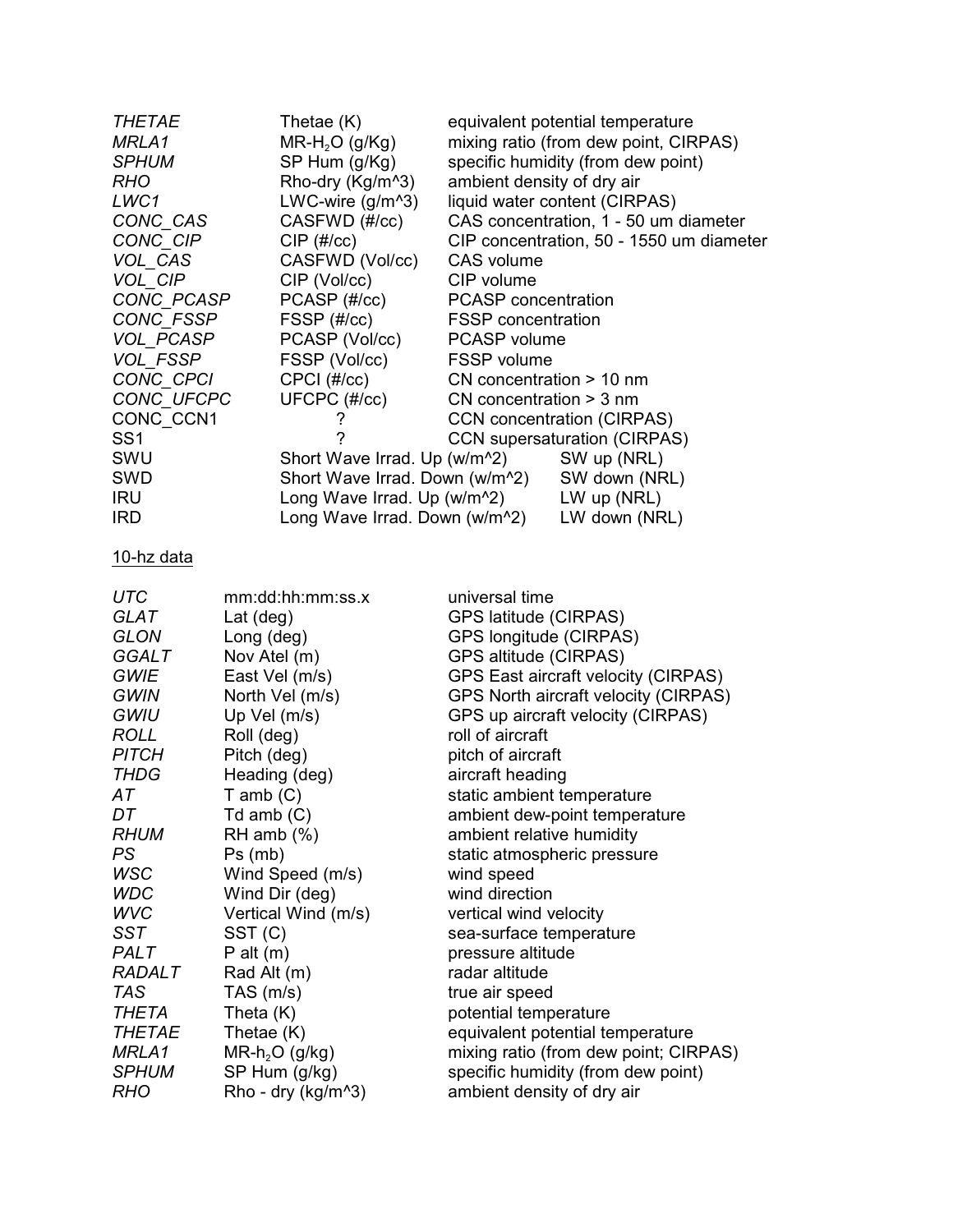| LWC1         | LWC-wire $(g/m^3)$                         | liquid water content (CIRPAS)            |
|--------------|--------------------------------------------|------------------------------------------|
|              | CONC CAS CASFWD (#/cc)                     | CAS concentration, 1 - 50 um diameter    |
| CONC CIP     | $CIP$ (#/ $cc$ )                           | CIP concentration, 50 - 1550 um diameter |
| VOL CAS      | CASFWD (Vol/cc)                            | CAS volume                               |
| VOL CIP      | CIP (Vol/cc)                               | CIP volume                               |
| <b>SWU</b>   | Short Wave Irrad. Up (w/m <sup>2</sup> )   | SW up (NRL)                              |
| <b>SWD</b>   | Short Wave Irrad. Down (w/m <sup>2</sup> ) | SW down (NRL)                            |
| IRU          | Long Wave Irrad. Up (w/m <sup>2</sup> )    | $LW$ up (NRL)                            |
| <b>IRD</b>   | Long Wave Irrad. Down (w/m <sup>2</sup> )  | LW down (NRL)                            |
| <b>SYNCH</b> |                                            | $\frac{1}{2}$ hz GPS synch signal        |

# 100-hz data

| <b>UTC</b>    | mm:dd:hh:mm:ss.xx      | universal time                    |
|---------------|------------------------|-----------------------------------|
| АT            | $T$ amb $(C)$          | static ambient temperature        |
| PS.           | Ps(mb)                 | static atmospheric pressure       |
| <b>SST</b>    | SST <sub>(C)</sub>     | Sea-surface temperature           |
| <b>RADALT</b> | Rad Alt (m)            | radar altitude                    |
| <b>PALT</b>   | $P$ alt $(m)$          | pressure altitude                 |
| <b>THETA</b>  | Theta (K)              | potential temperature             |
| <b>THETAE</b> | Thetae (K)             | equivalent potential temperature  |
| <b>RHO</b>    | Rho - dry ( $kg/m^3$ ) | density of dry air                |
| LWC1          | LWC - wire $(g/m^3)$   | hot-wire liquid water content     |
| <b>SYNCH</b>  |                        | $\frac{1}{2}$ hz GPS synch signal |

# **3. UC Irvine**

| <b>UTC</b>        | mm:dd:hh:mm:ss.xx     | universal time                               |
|-------------------|-----------------------|----------------------------------------------|
| <b>RADALT</b>     | hr(m)                 | aircraft altitude                            |
| <b>GLAT</b>       | $lat$ (deg $N$ )      | GPS latitude (using UCI Nov Atel)            |
| <b>GLON</b>       | lon $(\text{deg } E)$ | <b>GPS longitude</b>                         |
| <b>GTRK</b>       | trk (deg)             | GPS aircraft track angle (")                 |
| WX                | wx(m/s)               | East gust component.                         |
| WY                | $wy$ (m/s)            | North gust component                         |
| WZ.               | $wz$ (m/s)            | vertical gust component                      |
| <b>ABSHUM</b>     | ah $(g/m^{3})$        | absolute humidity                            |
| АT                | ta $(C)$              | static ambient temperature                   |
| DT                | td $(C)$              | ambient dew point temperature                |
| SST               | ts $(C)$              | downlooking ir temperature                   |
| <b>TVIR</b>       | tvir $(C)$            | uplooking ir temoerature                     |
| <b>PS</b>         | ps (hPa)              | static atmospheric pressure                  |
| <b>TAS</b>        | $\text{tas } (m/s)$   | true air speed                               |
| <b>RHO</b>        | rhoa ( $kg/m^3$ )     | air density (dry?)                           |
| MRLA <sub>2</sub> | mr(g/kg)              | Lyman-Alpha, LI-COR 7500, Krypton hygrometer |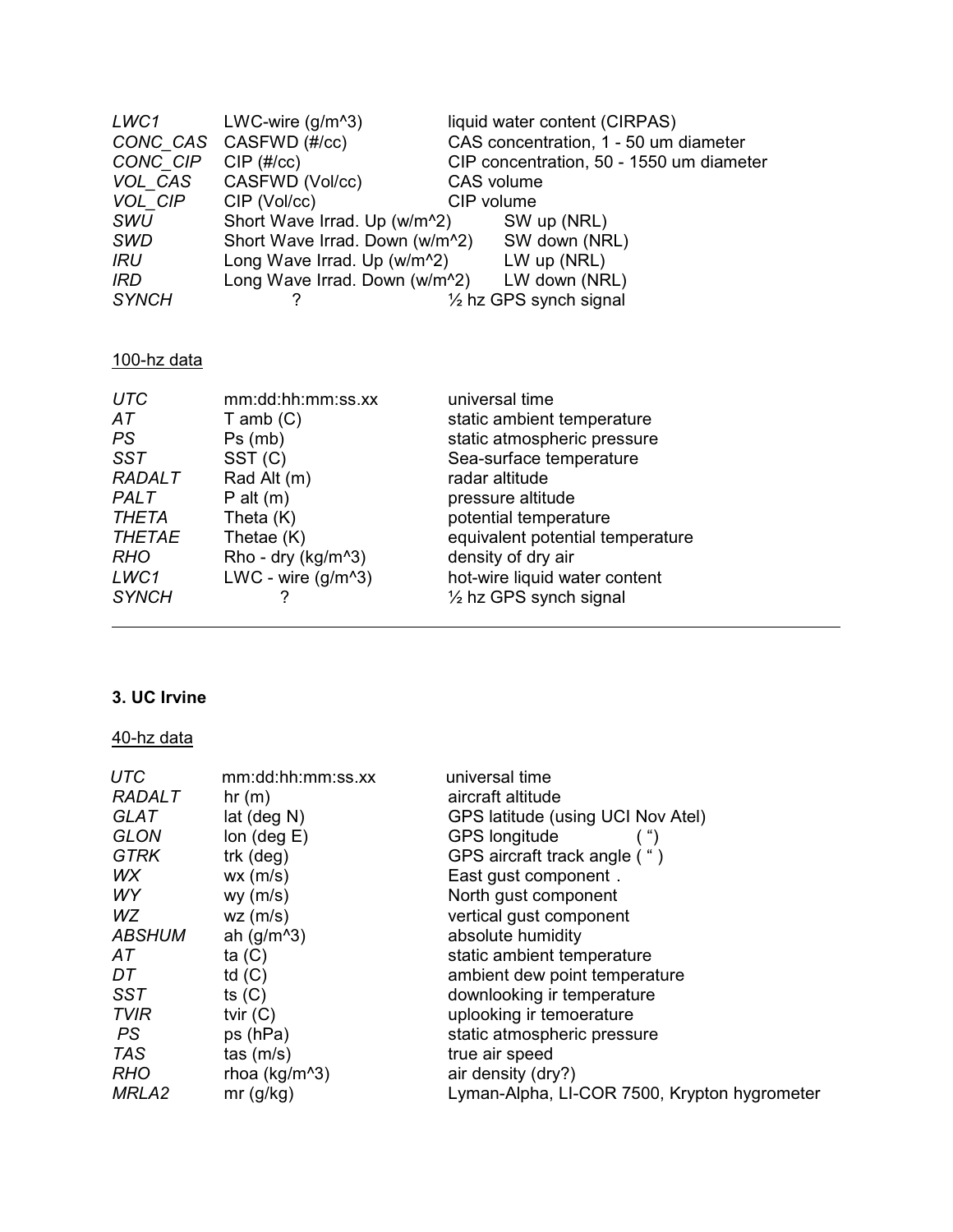| <b>THETA</b>  | theta                   | potential temperature                       |
|---------------|-------------------------|---------------------------------------------|
| TVIR          | tvir                    | virtual potential temperature               |
| <b>THETAE</b> | thetae                  | equivalent potential temperature            |
| QH            | $Qh (W/m^2)$            | eddy correlation surface heat flux          |
| QE            | Qe (W/m <sup>^2</sup> ) | eddy correlation surface sensible heat flux |
| <b>TAUX</b>   | taux $(Pa)$             | surface stress along-wind direction         |
| <b>TAUY</b>   | tauy (Pa)               | surface stress cross-wind direction         |
| <b>TAU</b>    | tau $(Pa)$              | rms surface stress                          |
| <b>SYNCH</b>  | 2                       | $\frac{1}{2}$ hz GPS synch signal           |

#### **4. Desert Research Institute**

1-hz data

| UTC.            | mm:dd:hh:mm:ss                        | universal time                          |
|-----------------|---------------------------------------|-----------------------------------------|
|                 | CONC CCN2 nuclei concentration (#/cc) | condensation nuclei concentration (DRI) |
| SS <sub>2</sub> | supersaturation (%)                   | chamber supersaturation (DRI)           |

# **5. UC Santa Cruz**

## 10-hz data

| UTC-<br>CONC PDI | mm:dd:hh:mm:ss.xx<br>$Nd$ (#/ $cc$ ) | universal time<br>PDI concentration |
|------------------|--------------------------------------|-------------------------------------|
| LWC2-            | LWC $(g/m^3)$                        | liquid water content (UCSC)         |
| <i>SYNCH</i>     |                                      | $\frac{1}{2}$ hz synch signal       |

#### **6. U. Of Warsaw**

| UTC              | mm:dd:hh:mm:ss.x | universal time                |
|------------------|------------------|-------------------------------|
| UFT <sub>1</sub> | temperature1 (C) | fast hot-wire temperature     |
| UFT <sub>2</sub> | temperature2 (C) | fast hot-wire temperature     |
| <b>SYNCH</b>     |                  | $\frac{1}{2}$ hz synch signal |
| 100-hz data      |                  |                               |

| UTC. | mm:dd:hh:mm:ss.xx  | universal time            |
|------|--------------------|---------------------------|
| UFT1 | temperature1 $(C)$ | fast hot-wire temperature |
| UFT2 | temperature $2(C)$ | fast hot-wire temperature |